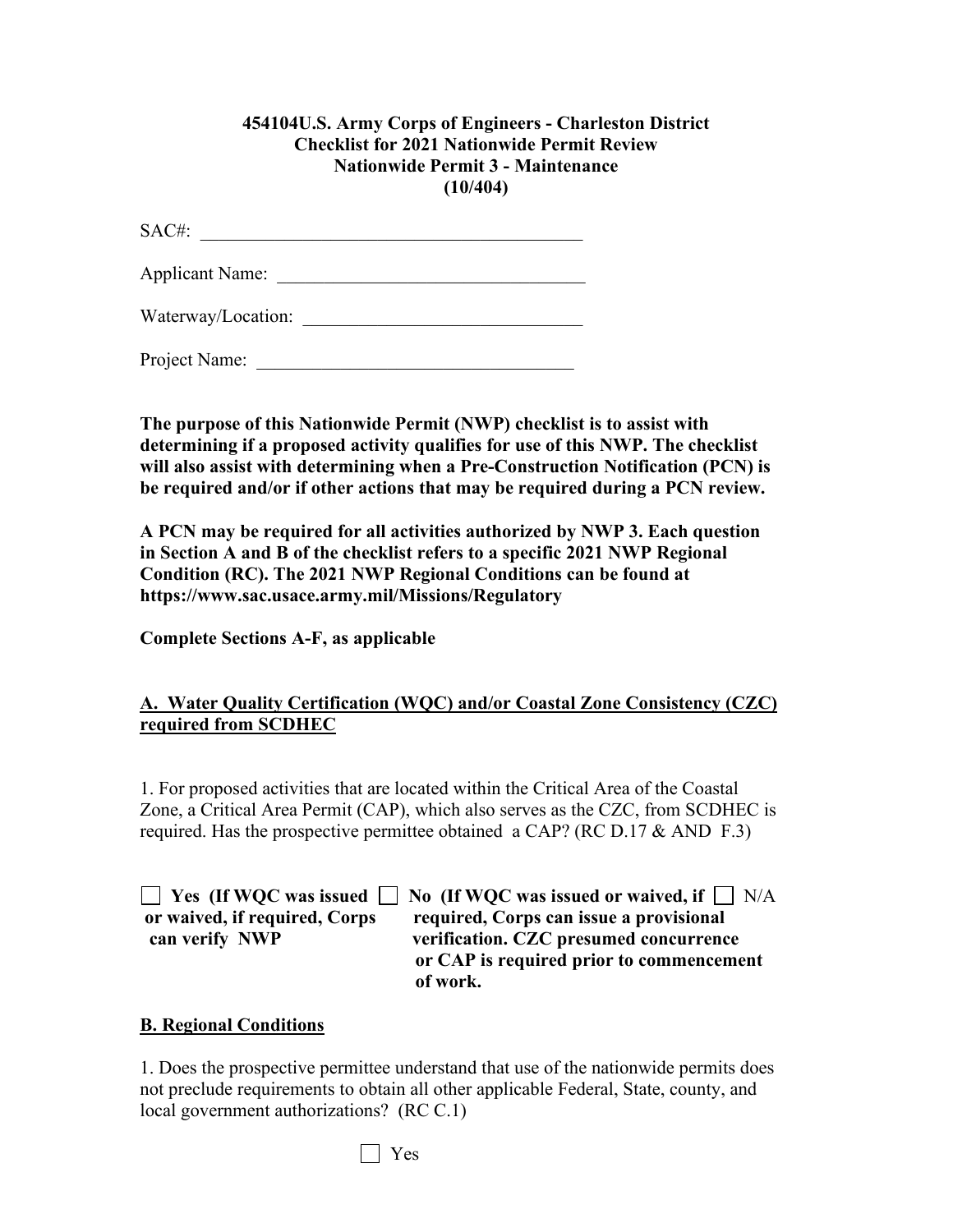2. Would the proposed activity occur in areas known or suspected to have sediment contamination? (RC C.2)

**Yes (Activity cannot** No  **be authorized by a NWP)** 

3. Would the proposed activity, both temporary and permanent, be located in a FEMA designated floodway? (RC C.3)

| $\Box$ Yes (PCN required) | $\Box$ No |
|---------------------------|-----------|
|---------------------------|-----------|

4. Would the proposed activity be located in or adjacent to an authorized USACE Civil Works project, including Federal Navigation projects, as listed below? (RC C.4)

a. **USACE Civil Works projects:** Buck Creek in Horry County, Eagle Creek in Dorchester County, Kingstree Branch in Williamsburg County, Sawmill Branch in Berkeley and Dorchester Counties, Scotts Creek in Newberry County, Socastee Creek in Horry County and Turkey Creek in Sumter County, Wilson Branch in Chesterfield County, Edisto River in Orangeburg and Dorchester Counties, North Edisto River in Aitken and Orangeburg Counties, Folly Beach in Charleston County, Hunting Island Beach, waste water treatment plant and water line in Beaufort County, Myrtle Beach in Georgetown and Horry County, Pawleys Island Beach in Georgetown County, Edisto Island Beach in Charleston County, Crab Bank in Charleston County, Morris Island Lighthouse in Charleston County, Miller Corner Disposal area Phragmites Control in Georgetown County, Cape Marsh Management area (Santee Coastal Reserve) in Charleston County, Murphy Island in Charleston County, Pocotaligo River and Swamp in Clarendon and Sumter Counties, Pinopolis Dam in Berkeley County, Battery Pringle in Charleston County, Castle Pinckney in Charleston County, Pompion Hill Chapel along the Cooper River in Berkeley County, Drayton Hall in Charleston County, Indian Bluff in Orangeburg County, Singleton Swash at Shore Drive in Horry County, Turkey Creek Bridge at Pineview Drive in Lancaster, Big Dutchman Creek Bridge at West Oak Drive in Rock Hill, SC, Calabash Branch Bridge at Tom Joye Road in Clover, Blue Branch Bridge at Fortanberry Road in Gaffney, Glenn Creek Bridge at Sulphur Springs Road in Spartanburg County, Cow Castle Creek (Bowman) in Orangeburg County, Cowpen Swamp at Simpson Creek in Horry County, Crabtree Swamp in Horry County, Saluda River (North, South, and Middle Fork) in Greenville County, Shot Pouch Creek in Sumter County, Simpson Creek in Horry County, and Todd Swamp in Horry County.

**T** Yes (PCN required) No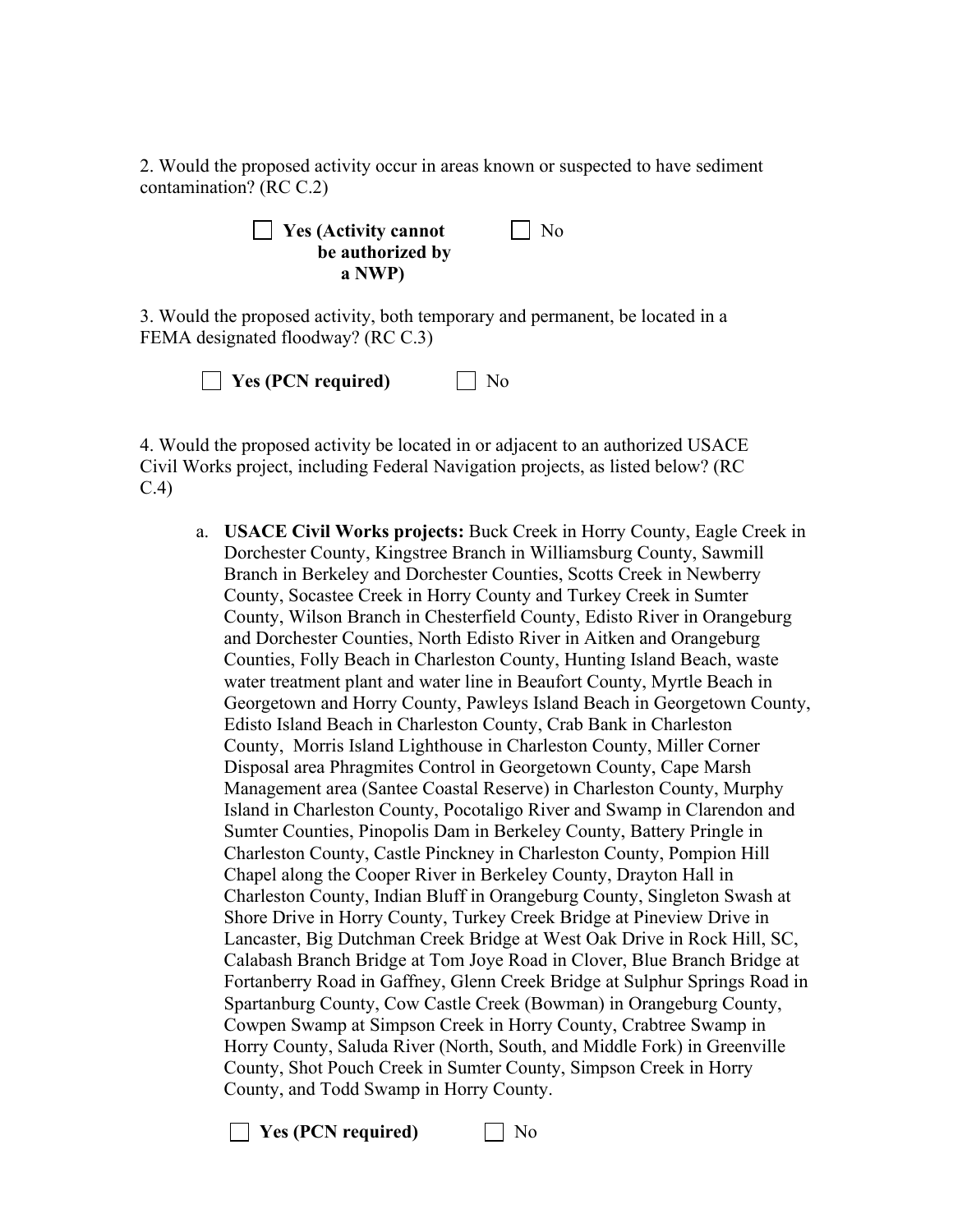b. **Defined Federal Navigation projects:** Ashley River (0.5 miles east of Hwy 7 bridge downstream to the Atlantic Intracoastal Waterway (AIWW)), Atlantic Intracoastal Waterway ((AIWW) GA/SC line to SC/NC line), Brookgreen Garden Canal, Calabash Creek, Charleston Harbor (including the Cooper River, Town Creek, Shem Creek to Coleman Blvd and Mount Pleasant Channel), Folly River, Georgetown Harbor (Winyah Bay, Sampit River and Bypass Channel), Jeremy Creek, Little River Inlet, Murrells Inlet (Main Creek), Port Royal Harbor, Shipyard River, Savannah River (Below Augusta) and Town Creek McClellanville (i.e., Five Fathoms Creek, AIWW to Bulls Bay).



c. **Undefined Federal Navigation projects**: Adams Creek, Archers Creek (From intersection with Beaufort River for 2 miles), Edisto River (River mile 0.00 to 175.0), Great Pee Dee River (Waccamaw River via Bull Creek then to Smith Mills, then to Cheraw), Lynches River/Clark Creek (Clark Creek to Lynches River, River Mile 0.0 to 56.0), Mingo Creek (to Hemmingway Bridge), Salkehatchie River (5 miles above Toby's Bluff to Hickory Hill, River mile 20.4 to 62.3), Santee River (Closed to navigation at mile 87 (Santee Dam)), Waccamaw River (river mile 0.0 to 90 (state line)), Wateree River (Mouth to Camden), and Village Creek (Morgan River to Porpoise Fish Co., 2.2 miles).

**No** Yes (PCN required) Mo

5. If the proposed activity would be located in or adjacent to an authorized Federal Navigation project, as referenced in Regional Condition C.4.b, does the project drawings include the following information: (1) State Plane Coordinates (NAD 1983) for a minimum of two corners of each structure or fill where it is closest to the Federal channel; (2) the distance from watermost edge of the proposed structure or fill to the nearest edge of the Federal channel; AND (3) Mean Low Water line and the Mean High Water line? (RC C.5)

| $\Box$ N/A | $\blacksquare$ Yes (PCN required) | $\Box$ No (Revise the drawings to |
|------------|-----------------------------------|-----------------------------------|
|            |                                   | include this                      |
|            |                                   | information)                      |

6. For all NWPs requiring a PCN AND when the activity involves the discharge of dredged or fill material into waters of the U.S. associated with mechanized land clearing that results in the permanent conversion of forested or scrub-shrub wetlands to herbaceous wetlands, does the PCN include the following information: (1) a written description and/or drawings of the proposed conversion activity and (2) acreage of the permanent conversion? (RC C.6)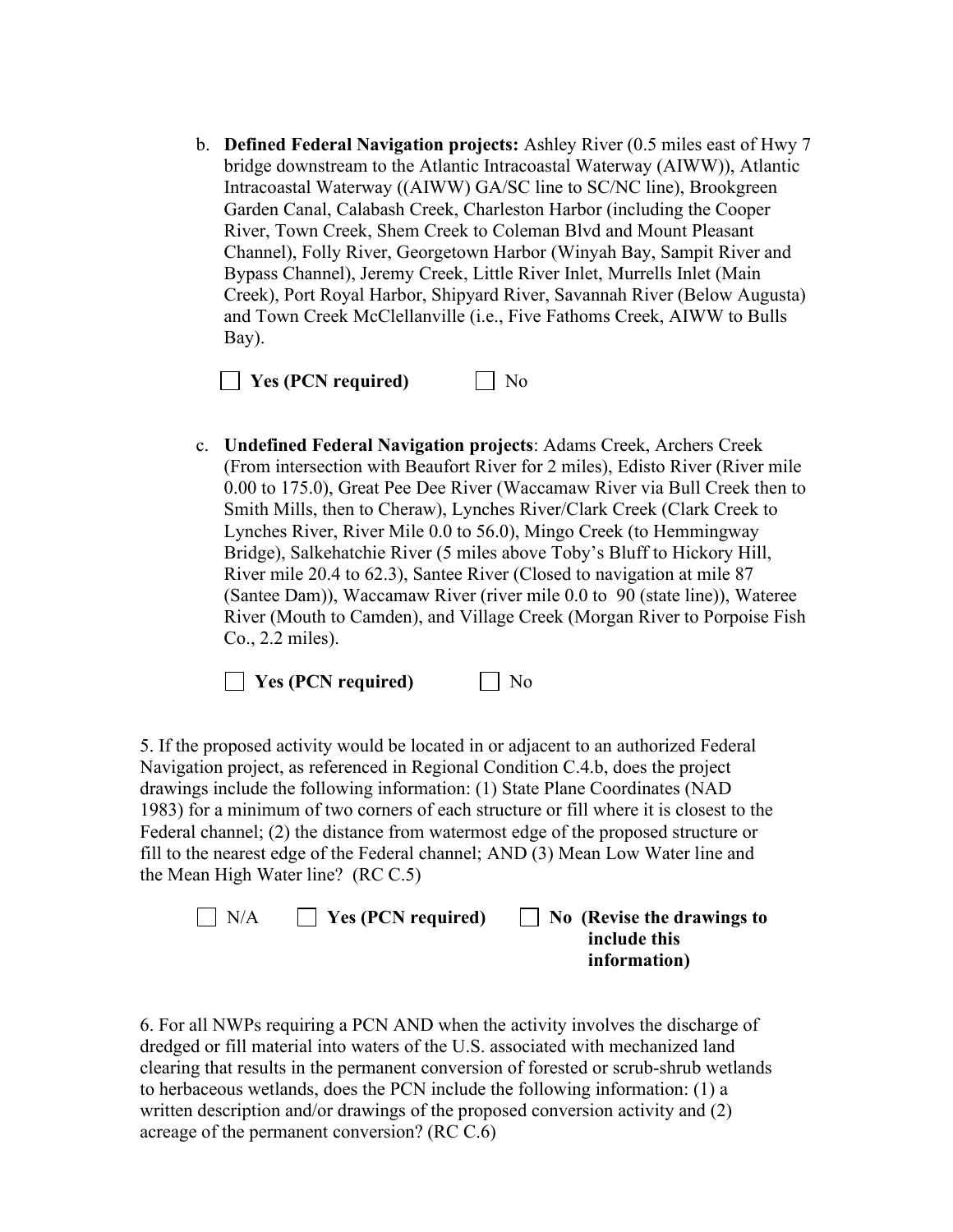| No (The PCN should be<br>N/A<br>Yes<br>revised to include this<br>information)                                                                                                                                                                                                                                                                                                                                                                                                                                                                                            |
|---------------------------------------------------------------------------------------------------------------------------------------------------------------------------------------------------------------------------------------------------------------------------------------------------------------------------------------------------------------------------------------------------------------------------------------------------------------------------------------------------------------------------------------------------------------------------|
| 7. Does the activity comply with all of the NWP General Conditions?                                                                                                                                                                                                                                                                                                                                                                                                                                                                                                       |
| Yes<br>No (Activity does not qualify for<br>use of a NWP)                                                                                                                                                                                                                                                                                                                                                                                                                                                                                                                 |
| 8. For NWP 3 paragraph (a) activities, has the prospective permittee submitted a<br>PCN for the repair, rehabilitation or replacement of existing utility lines, which<br>include electric lines and/or telecommunication lines, constructed over navigable<br>waters of the United States (i.e., Section 10 waters), and existing utility lines, electric<br>lines, telecommunication lines and/or pipelines routed in or under navigable waters<br>of the United States (i.e., Section 10 waters), even if no discharge of dredged or fill<br>material occurs? (RC D.1) |
| $\Box$ No (A PCN is required)<br><b>Yes</b>                                                                                                                                                                                                                                                                                                                                                                                                                                                                                                                               |
| 9. For NWP 3, is the proposed maintenance activity related to stormwater<br>management AND would the activity occur in tidal waters, including tidal wetlands?<br>(RC D.2)                                                                                                                                                                                                                                                                                                                                                                                                |
| Yes (A PCN is required)<br>No                                                                                                                                                                                                                                                                                                                                                                                                                                                                                                                                             |
| 10. For NWPs 3, 11, 12, 13, 14, 15, 20, 22, 33, 57, 58 and 59 does the proposed<br>activity include temporary structures, fills and/or work, including the use of<br>temporary mats? (RC D.3)                                                                                                                                                                                                                                                                                                                                                                             |
| $\Box$ Yes $\Box$ No                                                                                                                                                                                                                                                                                                                                                                                                                                                                                                                                                      |
| 11. For NWPs 3, 11, 12, 13, 14, 15, 20, 22, 33, 57, 58 and 59, if the proposed activity<br>includes temporary structures, fills and/or work, including the use of temporary mats,<br>would the temporary activities exceed a period of 180 days? (RC D.3)                                                                                                                                                                                                                                                                                                                 |
| <b>Yes (Additional Corps)</b><br>No<br>approval is required)                                                                                                                                                                                                                                                                                                                                                                                                                                                                                                              |
|                                                                                                                                                                                                                                                                                                                                                                                                                                                                                                                                                                           |

12. For NWPs 3, 11, 12, 13, 14, 15, 20, 22, 33, 57, 58 and 59, if the proposed activity includes temporary structures, fills and/or work, including the use of temporary mats, would the temporary structures, fills and/or work, including temporary mats, be removed as soon as the work is complete AND the disturbed areas be restored to preconstruction contours and conditions? (RC D.3)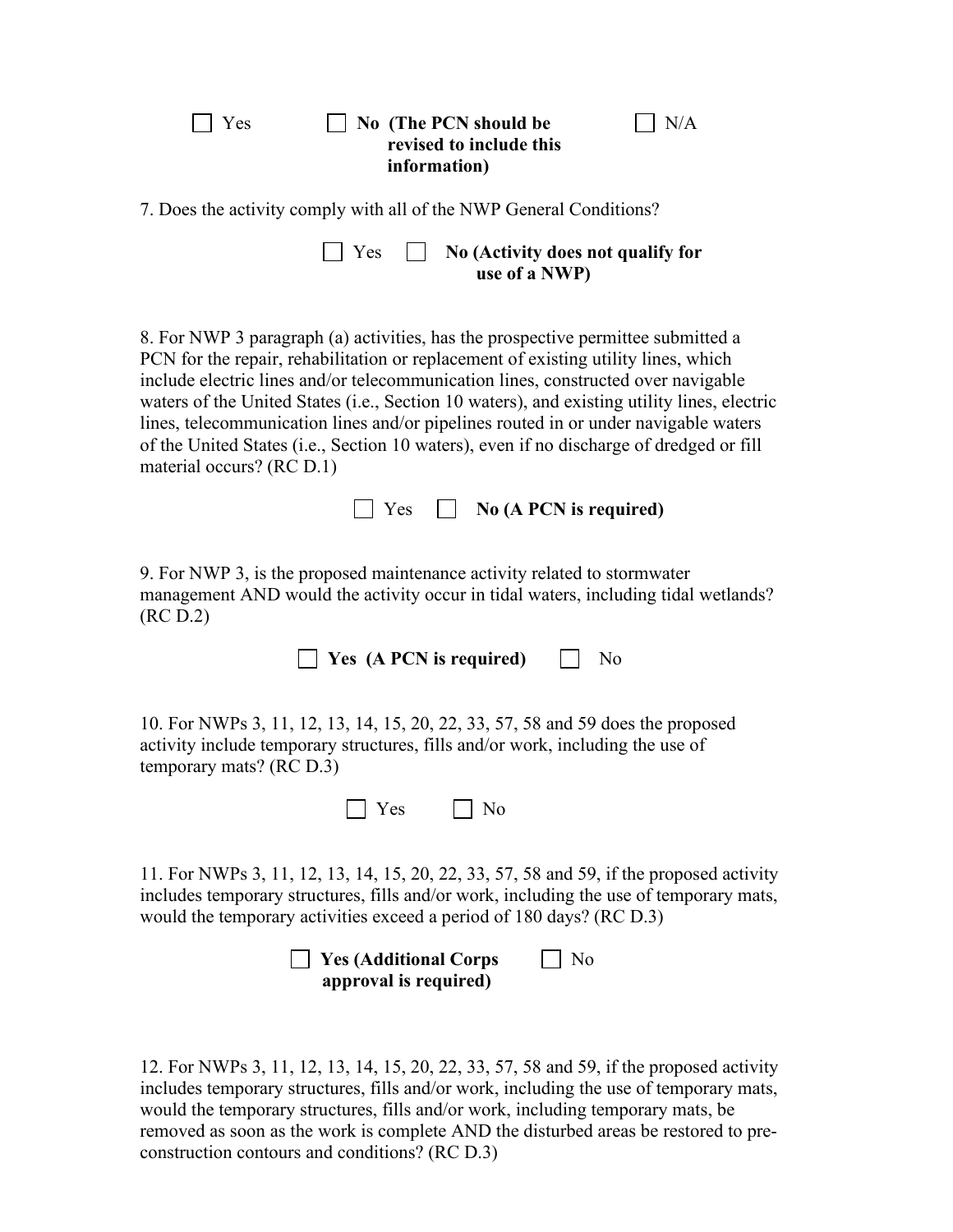| $\blacksquare$ Yes | $\Box$ No (Activity does not qualify for use<br>of the NWP) |
|--------------------|-------------------------------------------------------------|
|                    |                                                             |

13. For NWP 3, 11, 12, 13, 14, 15, 20, 22, 33, 57, 58 and 59, does the proposed activity involve the use of temporary mats, including timber mats, metal, synthetic and/or artificial mats, or other materials that may serve the purpose of mats? (RC D.3

14. For NWPs 3, 11, 12, 13, 14, 15, 20, 22, 33, 57 ,58 and 59 that require PCNs AND involve temporary structures, fills and/or work, including the use of temporary mats, or other materials that may serve the purpose of mats, does the PCN include the following information: (1) a written description and/or drawings of the proposed temporary activities that will be used during project construction; (2) the timeframe that the proposed temporary activities will be in place; and (3) specifications of how pre-construction contours will be re-established and verified after construction? (RC D.4)

**No (PCN should be revised** N/A **to include this information)**

15. For NWPs 3, 8, 10, 13, 15, 18, 19, 22, 23, 25, 27, 28, 30, 33, 34, 36, 37, 38 and 54, activities, would the activities occur in the critical resource waters of the ACE Basin National Estuarine Research Reserve or the North Inlet Winyah Bay National Estuarine Research Reserve, including wetlands adjacent to these critical resource waters? (RC D.5)

 $\Box$  Yes (A PCN is required)  $\Box$  No  $\Box$  N/A

**C. Nationwide Permit 3 paragraph (a)** *(Complete #1- 8 of this section C if paragraph (a) applies to the proposed activity)*

N/A -*Skip to Sections D, E and/or F as appropriate.*

1. Is the proposed activity for the repair, rehabilitation, or replacement of any previously authorized, currently serviceable structure or fill, or of any currently serviceable structure or fill authorized by 33 CFR 330.3?

> Yes **No (Activity does not qualify for use of NWP 3 (a). See below note for additional information)**

Note: "Previously authorized" structures or fills means that a Corps NWP was verified or a Department of the Army (DA) permit was issued for the initial construction/installation of the fill or structure that would be subject to the repair,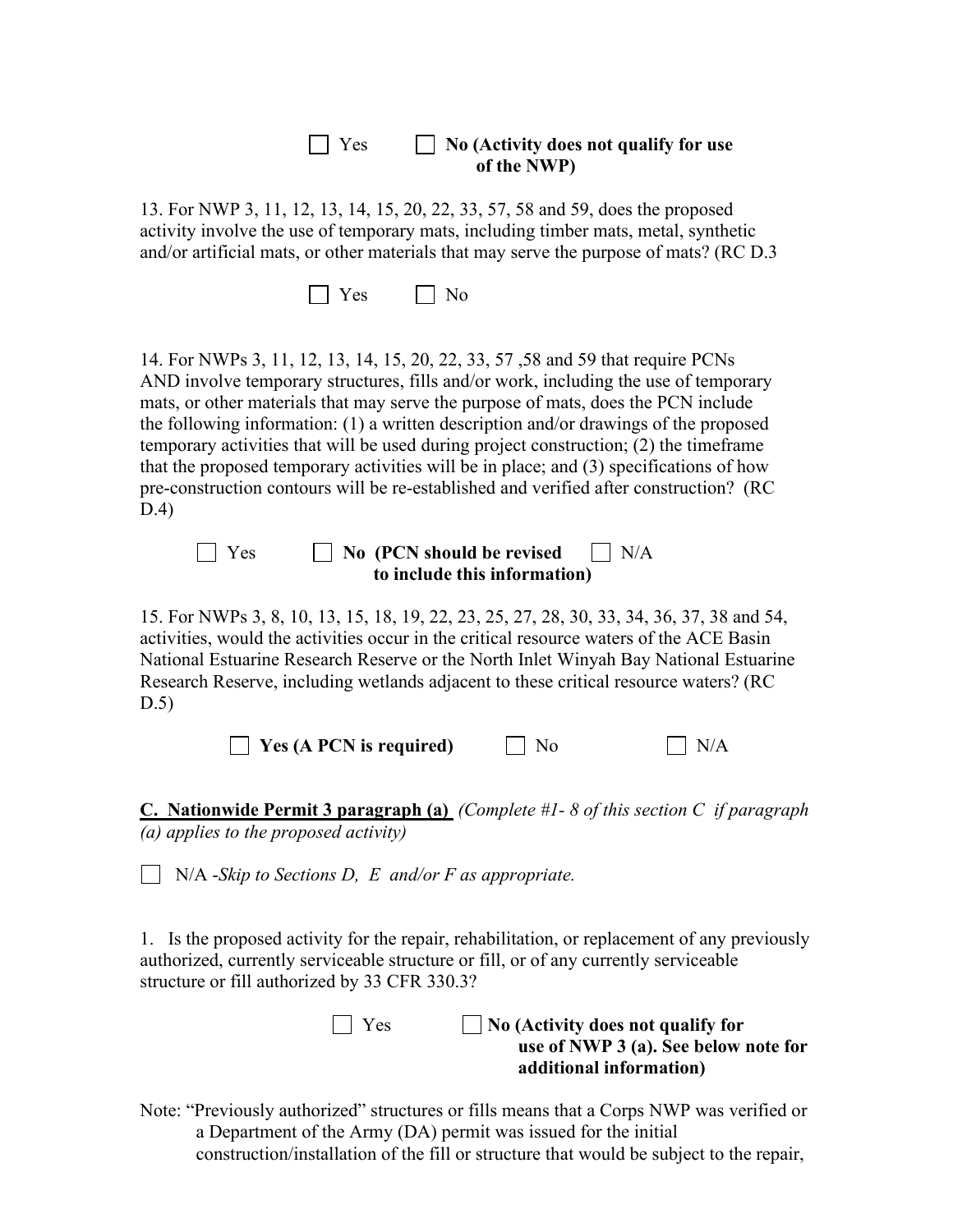rehabilitation or replacement. If the structure or fill was not previously authorized by a NWP or a DA permit, then the structure or fill would then need to be authorized by 33 CFR 330.3 (Activities occurring before certain dates). 33 CFR 330.3 can be found at [https://www.ecfr.gov/current/title-33/chapter-II/part-](https://www.ecfr.gov/current/title-33/chapter-II/part-330/section-330.3)[330/section-330.3.](https://www.ecfr.gov/current/title-33/chapter-II/part-330/section-330.3) If the existing structure or fill does not meet 33 CFR 330.3, the repair, rehabilitation or replacement of the structure cannot be authorized by this NWP 3. However, the activity could be authorized by a different NWP.

2. Will the structure or fill be put to uses different from those specified or contemplated in the original permit or the most recently authorized modification?

| $\vert$ Yes (Activity does not | No. | $\vert$ $\vert$ N/A |
|--------------------------------|-----|---------------------|
| qualify for use of             |     |                     |
| NWP $3(a)$ )                   |     |                     |

3. Are any deviations in the structure's configuration or filled area, including those due to changes in materials, construction techniques, requirements of other regulatory agencies, or current construction codes or safety standards that are necessary to make the repair, rehabilitation, or replacement that occur with the project considered minor?

| $\mid N/A$ | Yes | $\vert$ No (Activity does not |
|------------|-----|-------------------------------|
|            |     | qualify for use of            |
|            |     | NWP $3(a)$ )                  |

4. Does the proposed activity involve the removal of previously authorized structures or fills?

|  | $\Box$ Yes | $\Box$ No |
|--|------------|-----------|
|--|------------|-----------|

5. For any stream modifications that are associated with the project, are they limited to the minimum necessary for the repair, rehabilitation, or replacement of the structure or fill AND are the modifications, including the removal of material from the stream channel, located immediately adjacent to the project or within the boundaries of the structure or fill?

| $\Box$ No (Activity does not | $\Box$ Yes | $\vert$ $\vert$ N/A |  |
|------------------------------|------------|---------------------|--|
| qualify for use of           |            |                     |  |
| NWP $3(a)$ )                 |            |                     |  |

6. Does the proposed activity involve the removal of accumulated sediment and debris within, and in the immediate vicinity of, the structure or fill?

|  | $\mathbf{v}$<br>Y es | $^{\prime}$ No |
|--|----------------------|----------------|
|--|----------------------|----------------|

7. If the proposed activity involves the repair, rehabilitation, or replacement of structures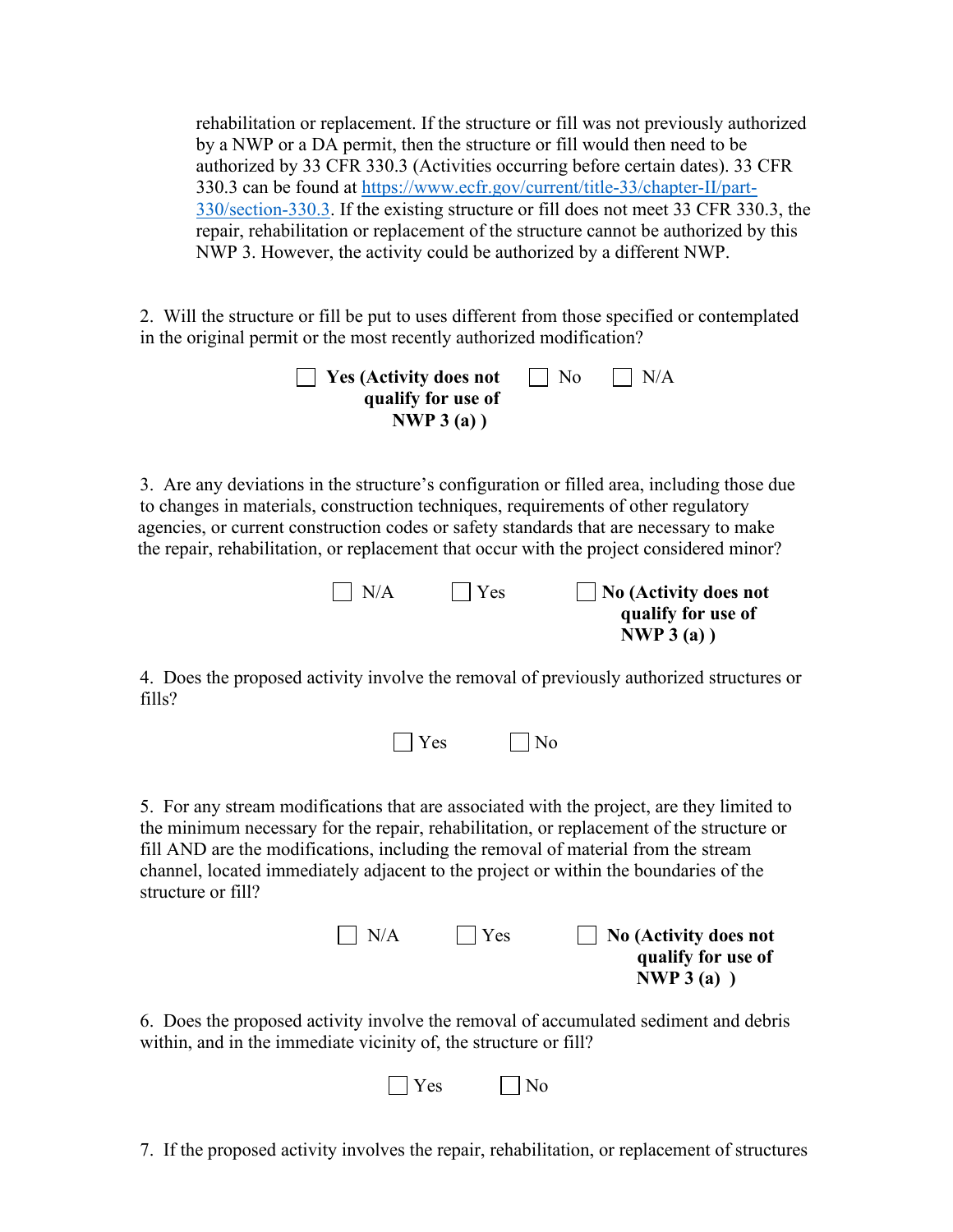or fills that were destroyed or damaged by storms, floods, fire or other discrete events, has the work commenced or is under contract to commence within two years of the date of their destruction or damage?

| $\mathsf{I} \mathsf{I}$ N/A | $\Box$ Yes | $\vert$ No (This two year limit may |
|-----------------------------|------------|-------------------------------------|
|                             |            | be waived in cases of               |
|                             |            | catastrophic events)                |

8. If the proposed activity involves the repair, rehabilitation, or replacement of structures or fills that were destroyed or damaged by storms, floods, fire or other discrete events, that are considered catastrophic events, such as hurricanes or tornadoes, and the work cannot commence or be under contract to commence, within two years of the date of their destruction, has the permittee demonstrated funding, contract, or other similar delays AND has the District Engineer waived the two-year limit?

| N/A | $\vert$   Yes | $\Box$ No (Activity does not |
|-----|---------------|------------------------------|
|     |               | qualify for use of           |
|     |               | NWP $3(a)$ )                 |
|     |               |                              |

**D. Nationwide Permit 3 (b)** *(Complete #1- 4 of this section D if paragraph (b) applies to proposed activity)**NOTE: All Nationwide Permit 3 (b) activities require a Pre-Construction Notification (PCN)*

N/A -*Skip to Section E or F as appropriate*

1. Does the proposed activity involve the removal of accumulated sediments and debris outside the immediate of existing structures (e.g. bridges, culverted road crossings, water intake structures, etc.)

|  |  | $\Box$ Yes $\Box$ No |  |  |
|--|--|----------------------|--|--|
|--|--|----------------------|--|--|

2 Is the removal of sediment limited to the minimum necessary to restore the waterway in the vicinity of the structure to the approximate dimensions that existed when the structure was built AND does the removal activities extend 200 feet or less in any direction from the structure?

| $\Box$ N/A | $\blacksquare$ Yes | $\Box$ No (Activity does not qualify |
|------------|--------------------|--------------------------------------|
|            |                    | for use of NWP $3(b)$ )              |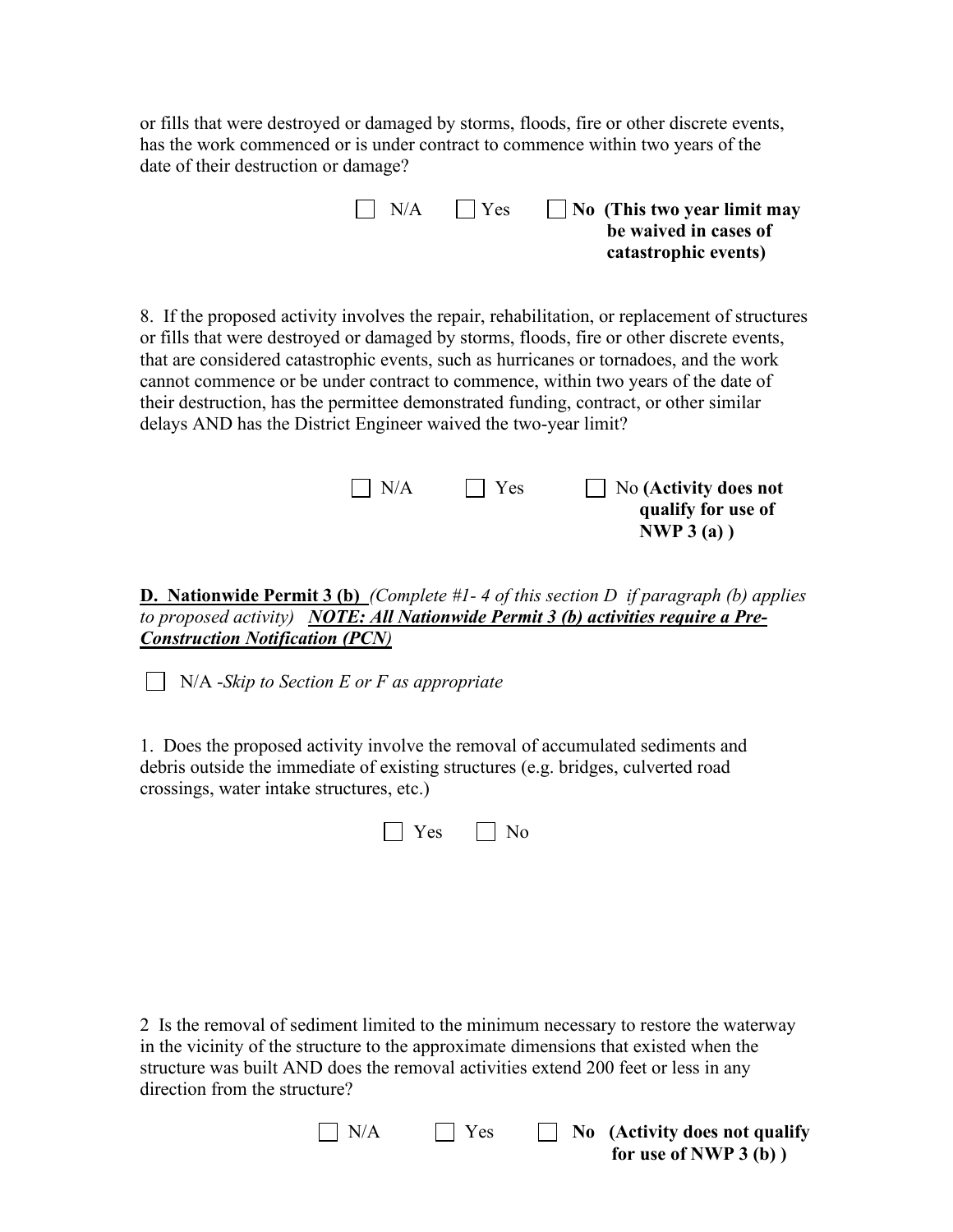3. Does the activity involve maintenance dredging to remove accumulated sediments blocking or restricting outfall and intake structures AND/OR does the activity involve the maintenance dredging to remove accumulated sediments from canals associated with outfall and intake structures?

| $\Box$ N/A | $\Box$ Yes (The 200-foot limit | $\vert$   No |
|------------|--------------------------------|--------------|
|            | does not apply                 |              |

4. Will all dredged or excavated material be deposited and retained in an area that has no waters of the United States?

| $\Box$ Yes | $\Box$ No | $\Box$ N/A |
|------------|-----------|------------|
|------------|-----------|------------|

5. If the dredged or excavated material will be deposited and retained in an area that has waters of the United States, has a separate authorization approved by the District Engineers been issued?

| $\vert$ $\vert$ N/A | $\vert$   Yes | $\vert$ $\vert$ No (Activity does not qualify<br>for use of NWP 3 (b)<br>until a separate<br>authorization is<br>approved by District |
|---------------------|---------------|---------------------------------------------------------------------------------------------------------------------------------------|
|                     |               | Engineer)                                                                                                                             |

6. For activities authorized by paragraph (b) of this NWP 3, has the prospective permittee submitted a PCN?

| $\Box$ Yes | $\Box$ No (A PCN is required) |
|------------|-------------------------------|
|------------|-------------------------------|

7. Does the PCN include information regarding the original design capacities and configurations of the outfalls, intakes, small impoundments and canals?

| l Yes | No (Incomplete PCN. This |
|-------|--------------------------|
|       | information must be      |
|       | included with the PCN)   |

**E. Nationwide Permit 3 (c)** *(complete #1- 4 if paragraph (c) applies to project)*

N/A *Skip to Section F as appropriate*

1. Does the proposed activity involve temporary structures, fills, and work, including temporary mats, necessary to conduct the maintenance activity?